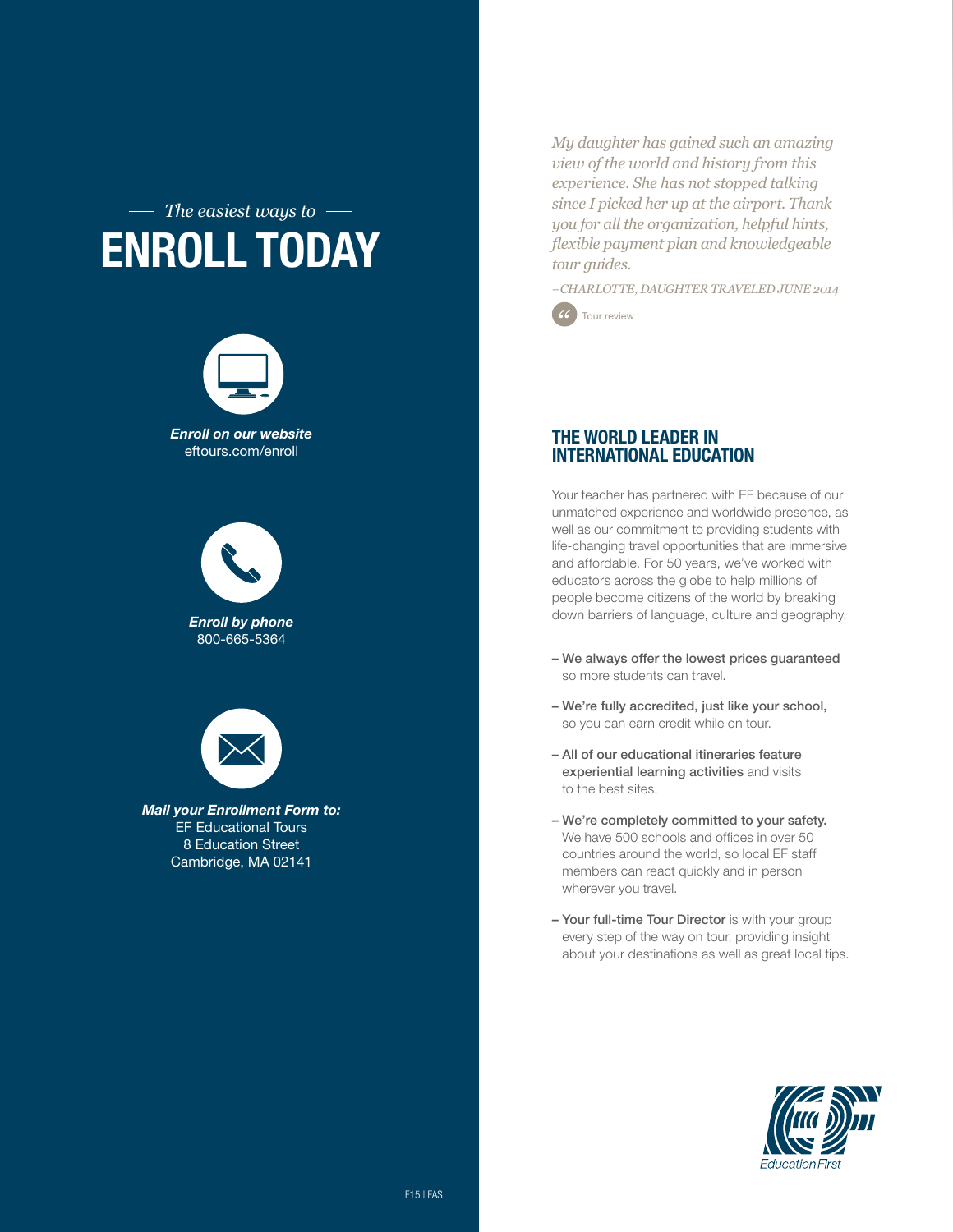

## eftours.com/

This is also your tour number

# **FRANCE & SPA**

*10 or 13 days | France | Spain*

Discover three cities of world-class art, eye-popping architecture, and fascinating history. Paris has some of the world's most famous landmarks, like the Eiffel Tower and the Arc de Triomphe. Barcelona is full of Gaudí's surreal one-of-a-kind architecture. And Madrid is classic Spain—the Palacio Real was once the seat of the most powerful court in the world.

**Educational** 

## Everything you get:



Full-time Tour Director



 Entrances: Louvre; Notre Dame Cathedral; Park Güell; Palacio Real; Prado; *With extension: Mezquita; Seville Alcázar; Seville Cathedral*



 weShare, our online platform that taps into each student's interests for a more engaging learning experience



All of the details are covered: Round-trip flights on major carriers; Comfortable motorcoach; TGV high-speed train; 8 overnight stays in hotels with private bathrooms *(11 with extension)*; European breakfast and dinner daily

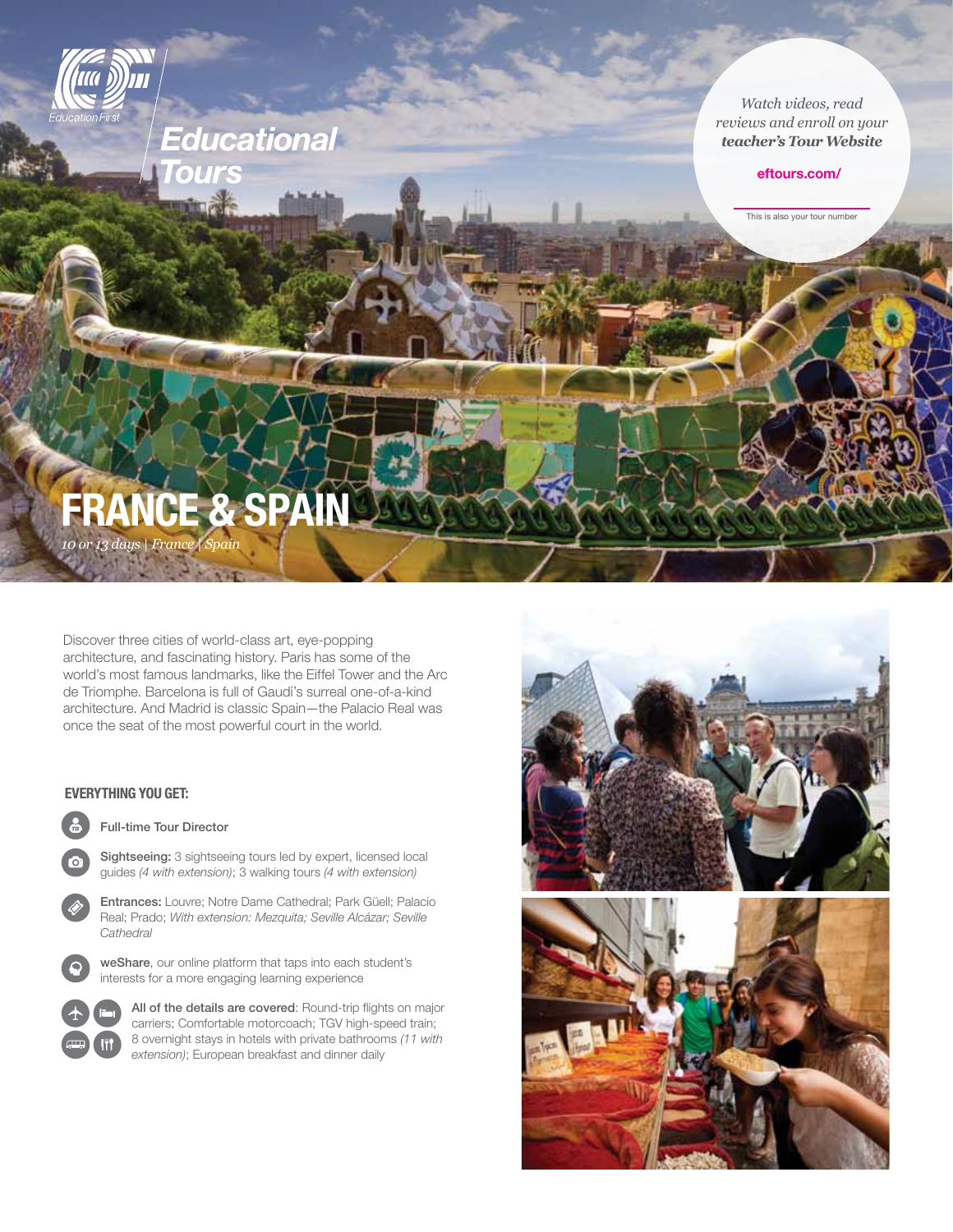## *Anyone can see the world.*

## YOU'RE GOING TO experience it.

As you can see, your EF tour includes visits to the places you've learned about in school. That's a given. But it's so much more than that. Immersing yourself in new cultures surrounded by the people, the language, the food, the way of life—creates inspirational moments that can't be listed in an itinerary. They can only be experienced.

And the experience begins long before you get your passport stamped and meet your *Tour Director* in your arrival city. It begins the moment you decide to go. Whether it's connecting with other travelers on Facebook, Twitter or Instagram, or delving deeper into your destinations with our online learning platform, *weShare*, the excitement will hit you long before you pack your suitcase.

When your group arrives abroad, everything is taken care of so you can relax and enjoy the experience. Your full-time Tour Director is with your group around the clock, handling local transportation, hotels and meals while also providing their own insight into the local history and culture. *Expert local guides* will lead your group on sightseeing tours, providing detailed views of history, art, architecture or anything you may have a question about.

When your journey is over and you're unpacking your suitcase at home, you'll realize the benefits of your life-changing experience do not end. They have just begun.

*@EFtours I attribute my college semester abroad to the love for travel I discovered on an EF Tour in high school #traveltuesday*

*– Melissa, Traveler*





## Check out what a tour is all about

Watch the videos at eftours.com/

Your teacher's Tour Website